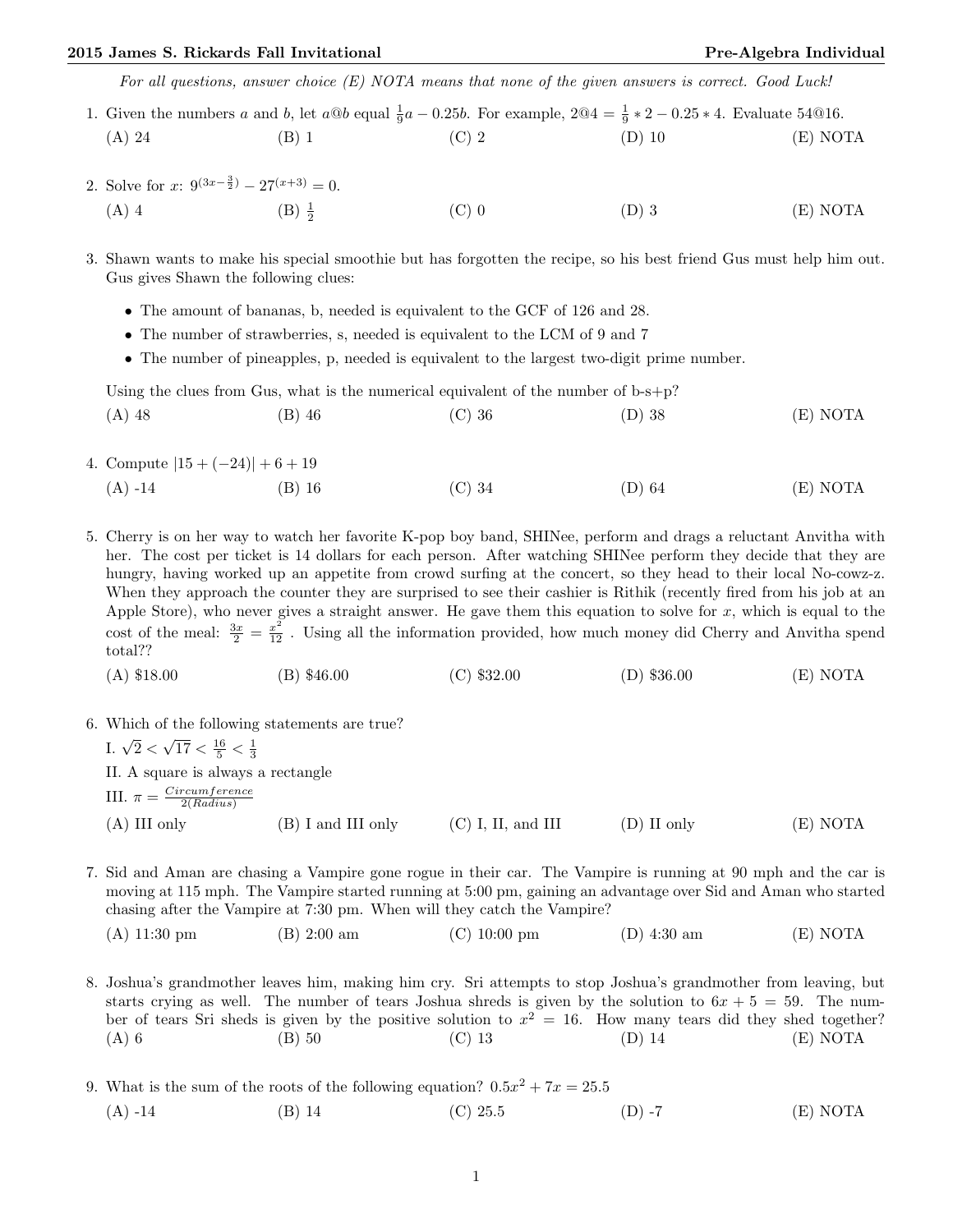## 2015 James S. Rickards Fall Invitational **Pre-Algebra Individual** Pre-Algebra Individual

- 10. Nihar is trying to clean his gutters. His house is 24ft high, and he has a 25ft long ladder. If he leans the ladder against the house, such that the top of the ladder touches the top of the house, what is the distance between the base of the ladder and the bottom of the house? Answers are in feet.
	- (A) 7 (B) 8 (C) 9 (D) 10 (E) NOTA
- 11. What is the area of the figure with vertices at the point  $(-1,3)$ ,  $(0,-2)$ , and  $(1,3)$ ?
	- (A) 3 (B) 10 (C) 5 (D) 9 (E) NOTA

12. Griana Arande the lumberjack loves chopping logs. If she can saw four pieces of wood from one log in 5 minutes how many minutes will it take her to saw 10 pieces from another  $log$ ?

- (A) 10 minutes (B) 8 minutes (C) 12.5 minutes (D) 15 minutes (E) NOTA
- 13. What is  $3x + 4y = 24$  in slope intercept form?

(A) 
$$
y = \frac{3}{4}x + 6
$$
 (B)  $y = \frac{-3}{4}x + 6$  (C)  $y - 3 = \frac{3}{4}(x - 4)$  (D)  $y - 3 = \frac{-3}{4}(x - 4)$  (E) NOTA

14. Raven and Clarke's explosive is decaying. The half-life is 16 hours after exposure to air, which means the substance decays by one half every 16 hours. They need to ignite it when it's  $\frac{3}{4}$  through its life. At what time would this be? All answers are in hours after exposure to air.

- (A) 4 hours (B) 8 hours (C) 16 hours (D) 64 hours (E) NOTA
- 15. Which property of real numbers is shown below?

If a=b, then  $a+c=b+c$  and  $c+a=c+b$ .

(A) Symmetric Property (B) Commutative Property (C) Associative Property (D) Additive Identity Property (E) NOTA

16. If x is equal to 60% of 45% of 50 and x is also equal to  $\frac{1}{2}$  of y, what is y?

(A)  $13\frac{1}{2}$ (B)  $6\frac{3}{4}$ (C) 54 (D) 27 (E) NOTA

17. Rory is on her way to Scotland and she wants to bring all her books, but can only fit 1 book in her carry on. Rory owns 10 blue books, 7 green books, 5 orange books, 8 red books, and 3 purple books. What is the probability that Rory will bring her green books or her purple books, if all books are equally likely to be picked?

- (A) 33 (B)  $\frac{10}{22}$  $(C) \frac{13}{33}$  $(D) \frac{7}{363}$  $(E) NOTA$
- 18. Sid and Aman have caught the vampire! To celebrate they throw a party. They invite 8 people of varying heights to the party. These 8 people decide to shake hands with each other, but only with someone who is shorter than them. How many handshakes took place at their party?
	- (A) 28 (B) 8 (C) 36 (D) 56 (E) NOTA
- 19. Evaluate:  $\frac{1}{6} \div \frac{2}{3}$ 3 (A) 1 (B)  $\frac{1}{9}$ (C)  $\frac{1}{4}$ (D)  $\frac{1}{3}$ (E) NOTA